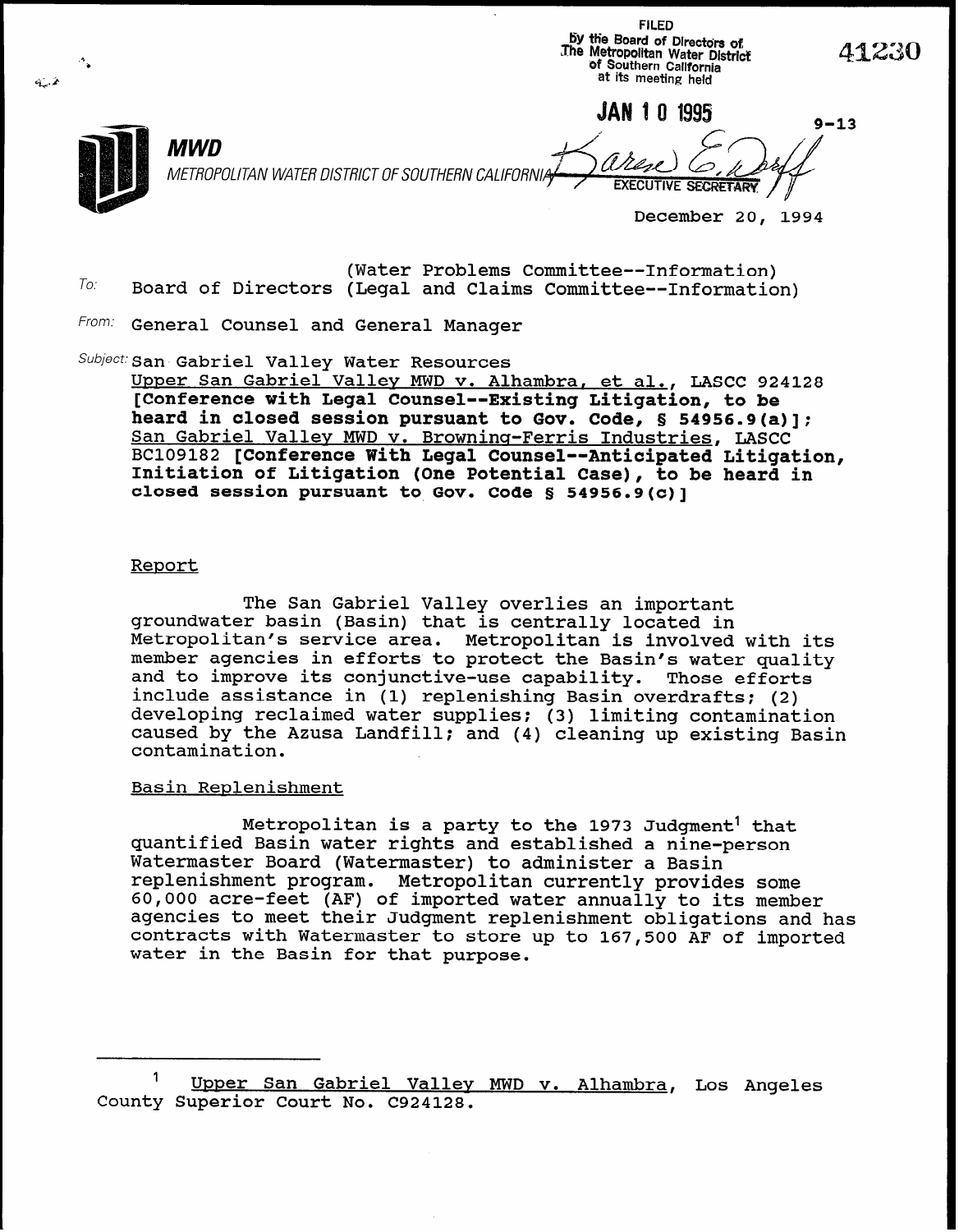Board of Directors -2-

,

### Reclaimed Water

Last September Miller Brewing Company (Miller) petitioned the Superior Court to remove authority which the Court delegated to Watermaster four years ago to use reclaimed water to assist in replacing Basin overpumping. That delegation also requires approvals by the California Department of Health Services and the Los Angeles Regional Water Quality Control Board (Regional Board). Currently only imported water is used for that purpose.

Miller supported its petition with declarations that question the safety of using reclaimed water from a proposed Reclaimed Water project sponsored by the Upper San Gabriel Valley MWD (Upper District). Miller has subsequently filed an amended petition which the Watermaster has accepted, that would allow Watermaster to purchase reclaimed water only if (1) it is the best quality of water available for that purpose: and (2) the Court holds a hearing before placing the reclaimed water in the Basin2.

Miller has also filed a separate case<sup>3</sup>, directly challenging Upper District's proposed water reclamation project. Metropolitan and other agencies<sup>4</sup> are supporting the project as metropolitan and other agencies are supporting the project as an errective and sale way<br>... increase Basin reliabi

Metropolitan filed a memorandum on November 15, metropolitan filed a memorandum on November 15, opposing Miller's petition to remove Watermaster's reclaimed water authority, supported by a declaration from the Executive Assistant to the General Manager describing the importance of developing additional reclaimed water uses in reducing projected water supply shortfalls over the next fifteen years. A hearing on Miller's amended petition is set for January 27, and<br>Metropolitan has until January 10 to file opposing papers to it.

2 Miller's amended petition would also delete the Judgment% f Miller's amended petition would also delete the Judgment 1972 finding "that the technology and economic and physical necesssity for utilization of reclaimed water is increasing"<br>(Section 3(c) of Judgment Exhibit H).

<sup>3</sup>Miller Brewina v. Upper San Gabriel Valley MWD, LACSC No. <sup>3</sup> Miller Brewing v. Upper San Gab

<sup>4</sup> Including several other Metropolitan member agencies (Central Basin MWD, Las Virgenes MWD and West Basin MWD).

 $\frac{1}{2}$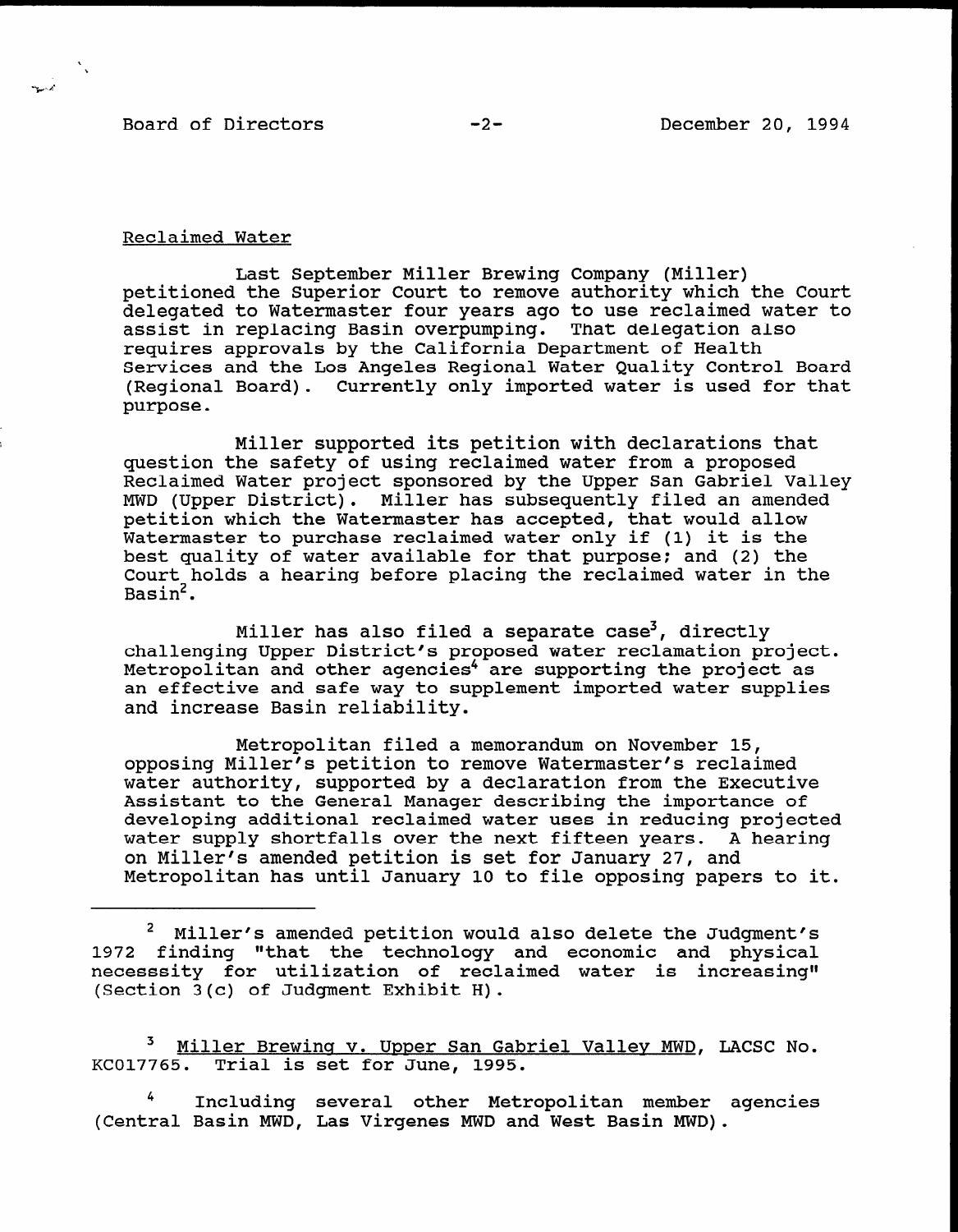# Board of Directors -3-<br>
-3-<br>
December 20, 1994

### Municipal Waste Landfill Contamination

Metropolitan has for the past five years assisted Upper District and Watermaster in litigation and regulatory action that prevented Browning-Ferris Industries, Inc. (BFI) from expanding its Azusa Landfill which lies in the Basin's groundwater recharge area. However, the Regional Board is currently considering BFI's request to deposit 35 million more tons of municipal waste on top of the original 80-acre portion of the Landfill, over the next seven years. BFI had previously advised that the Landfill was full several years ago.

Metropolitan, Watermaster, Upper District and other local water agencies have prevented BFI's expansion of the Landfill to other areas of the sand and gravel pit, through an Azusa Landfill Task Force (Task Force)<sup>5</sup>. Metropolitan has been a member of the Task Force since its formation three years ago, and we propose to join with the other Task Force parties in continuing its work for another three years.

The San Gabriel Valley MWD, which represents the four Basin cities which are not within Metropolitan's service area, has also sued BFI for damages under common law nuisance claims for polluting the Basin and its groundwater<sup>6</sup> as a result of past Landfill operations. The other members of the Task Force are monitoring developments of that suit and have taken a supportive position but have not yet sought to join it.

# Contaminated Groundwater Cleanup

Metropolitan also has undertaken extensive cooperative studies with its member agencies, Watermaster Board, the US and California Environmental Protection Agencies (EPA) and others to develop a plan for extracting, treating and exporting contaminated Basin groundwater as a means of expanding Basin conjunctive use with imported water supplies.

<sup>&</sup>lt;sup>5</sup> Members of the Task Force are: Upper District; Three Valleys Municipal Water District: San Gabriel Valley Municipal Water District: Watermaster; and Metropolitan. Miller has also supported the Task Force. The Task force has operated for the past three years and is in the process of extending its term for another three years.

San Gabriel Valley MWD v. BFI, LACSC No. BC109182.